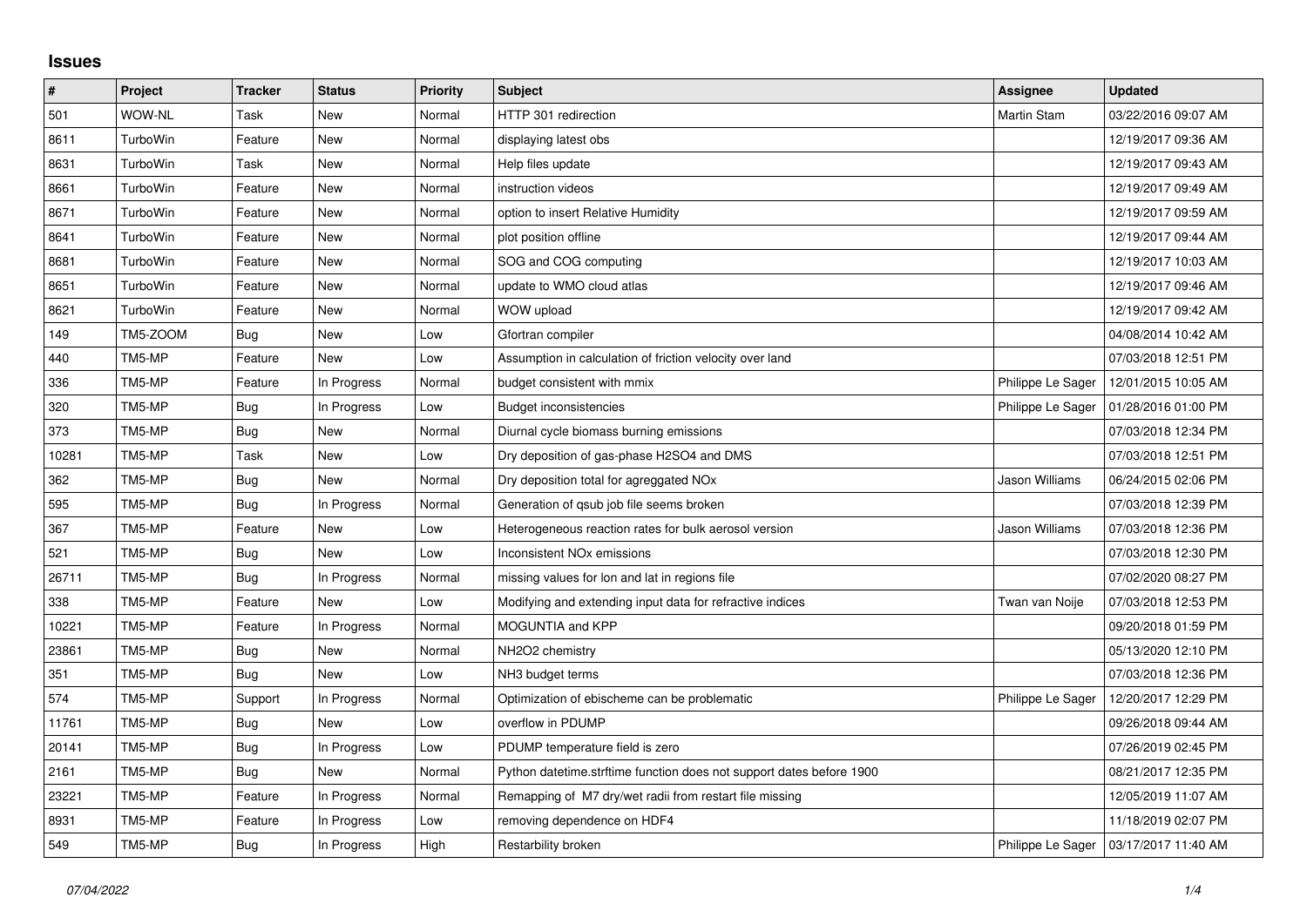| $\sharp$ | Project       | <b>Tracker</b> | <b>Status</b> | <b>Priority</b> | <b>Subject</b>                                                                                             | <b>Assignee</b>      | <b>Updated</b>      |
|----------|---------------|----------------|---------------|-----------------|------------------------------------------------------------------------------------------------------------|----------------------|---------------------|
| 439      | TM5-MP        | Task           | New           | Low             | Treatment of ice clouds in photolysis                                                                      |                      | 07/03/2018 12:35 PM |
| 24611    | TM5-MP        | Bug            | New           | High            | Typos in cb05 ebischeme                                                                                    |                      | 02/11/2020 10:35 AM |
| 12101    | TM5-MP        | Feature        | New           | Low             | Updating Corner halo grid boxes                                                                            |                      | 10/10/2018 03:39 PM |
| 26031    | TM5-MP        | <b>Bug</b>     | New           | Normal          | Wrong rate for KOHHNO4                                                                                     |                      | 05/13/2020 12:10 PM |
| 1013     | subproject 1  | Feature        | <b>New</b>    | Normal          | test subproject task gantt                                                                                 |                      | 12/20/2016 09:10 AM |
| 15161    | PyCAMA        | Feature        | Feedback      | Normal          | Better handle wavelength calibration parameters in UPAS products                                           | Maarten Sneep        | 05/25/2020 08:49 AM |
| 558      | <b>PyCAMA</b> | Feature        | In Progress   | Normal          | Coregistration                                                                                             | <b>Maarten Sneep</b> | 11/06/2018 05:47 PM |
| 19181    | <b>PyCAMA</b> | <b>Bug</b>     | New           | Normal          | Date reported on Input data per granule possibly incorrect for offline                                     | <b>Maarten Sneep</b> | 05/25/2020 08:27 AM |
| 35711    | <b>PyCAMA</b> | <b>Bug</b>     | Resolved      | Normal          | Delete useless get_pressures function in TM5_profile.py                                                    | <b>Maarten Sneep</b> | 03/21/2022 09:48 AM |
| 944      | PyCAMA        | Feature        | In Progress   | Normal          | Documentation of internal workings of PyCAMA                                                               | Maarten Sneep        | 12/09/2020 11:13 AM |
| 15151    | <b>PyCAMA</b> | Feature        | Feedback      | Normal          | Handling background correction parameters for SO2 and HCHO                                                 | <b>Maarten Sneep</b> | 05/25/2020 08:47 AM |
| 22591    | PyCAMA        | Feature        | Resolved      | Normal          | Implement O3 TCL on L2QC website                                                                           | Mark ter Linden      | 11/09/2019 05:03 PM |
| 1146     | PyCAMA        | <b>Bug</b>     | Feedback      | Normal          | Non-synchronized variables yield bogus results                                                             | Maarten Sneep        | 12/09/2020 10:44 AM |
| 17921    | PyCAMA        | <b>Bug</b>     | New           | Low             | O3 Histogram plots y-label                                                                                 | <b>Maarten Sneep</b> | 05/25/2020 08:20 AM |
| 28421    | PyCAMA        | Support        | New           | Normal          | Prepare for version 2 quality control monitoring.                                                          | Jacques Claas        | 12/01/2020 05:39 PM |
| 9311     | <b>PyCAMA</b> | Feature        | New           | Normal          | Processing status & lineage as table                                                                       | Maarten Sneep        | 05/25/2020 08:48 AM |
| 13811    | <b>PyCAMA</b> | Support        | New           | Normal          | PyCAMA L2QC Reporting Bugs                                                                                 | <b>Maarten Sneep</b> | 04/28/2020 11:43 AM |
| 34921    | <b>PyCAMA</b> | <b>Bug</b>     | Resolved      | Normal          | Requested time not covered in CTM file                                                                     | <b>Maarten Sneep</b> | 03/21/2022 09:52 AM |
| 35721    | PyCAMA        | Feature        | Resolved      | Normal          | Speed up get_profiles and get_temperature by numba                                                         | Maarten Sneep        | 03/21/2022 10:55 AM |
| 1511     | PyCAMA        | Feature        | Resolved      | Normal          | Synchronization of variables                                                                               | Maarten Sneep        | 08/21/2020 07:37 AM |
| 1301     | <b>PyCAMA</b> | Support        | Resolved      | High            | test mixed empty/non-empty variables                                                                       | <b>Maarten Sneep</b> | 08/21/2020 07:38 AM |
| 14161    | PyCAMA        | Support        | Feedback      | Normal          | Time dependent QC questionnaire                                                                            | Jacques Claas        | 04/28/2020 09:59 AM |
| 32511    | <b>PyCAMA</b> | <b>Bug</b>     | New           | Normal          | use of coregistration package in loop crashes without warning ("terminated")                               | Maarten Sneep        | 08/19/2021 11:24 AM |
| 33291    | PyCAMA        | <b>Bug</b>     | Resolved      | Normal          | [PDGS-ANOM-8804] Processing error on ALH                                                                   | <b>Maarten Sneep</b> | 10/05/2021 05:33 PM |
| 27221    | PyCAMA        | <b>Bug</b>     | Resolved      | Normal          | [PyCAMA] crash when encountering empty files                                                               | <b>Maarten Sneep</b> | 07/28/2020 01:24 PM |
| 28981    | <b>PyCAMA</b> | <b>Bug</b>     | Resolved      | Normal          | [PyCAMA] Hard crash when processing NPP data                                                               | Maarten Sneep        | 11/27/2020 11:54 AM |
| 28431    | PyCAMA        | Support        | Feedback      | Normal          | [PyCAMA] How long should the daily reports be available once the time-dependent<br>monitoring is in place? | Jacques Claas        | 10/15/2020 10:26 AM |
| 27251    | PyCAMA        | <b>Bug</b>     | Resolved      | Normal          | [PyCAMA] incompatibility with python 3.3                                                                   | Maarten Sneep        | 07/24/2020 08:23 AM |
| 30011    | PyCAMA        | Support        | New           | Normal          | [PyCAMA] Prepare release of 1.0                                                                            | Maarten Sneep        | 12/01/2021 10:49 AM |
| 27361    | PyCAMA        | Feature        | Resolved      | Normal          | [PyCAMA] record the file names of the input granules.                                                      | Maarten Sneep        | 07/29/2020 03:23 PM |
| 26171    | PyCAMA        | Feature        | New           | Normal          | [PyCAMA] Skip L3 data in concatenation tool                                                                | Maarten Sneep        | 06/02/2020 09:25 AM |
| 26241    | PyCAMA        | Support        | In Progress   | Normal          | [PyCAMA] Supply list of up to 12 parameters you want to follow over time                                   | Jacques Claas        | 12/01/2020 05:34 PM |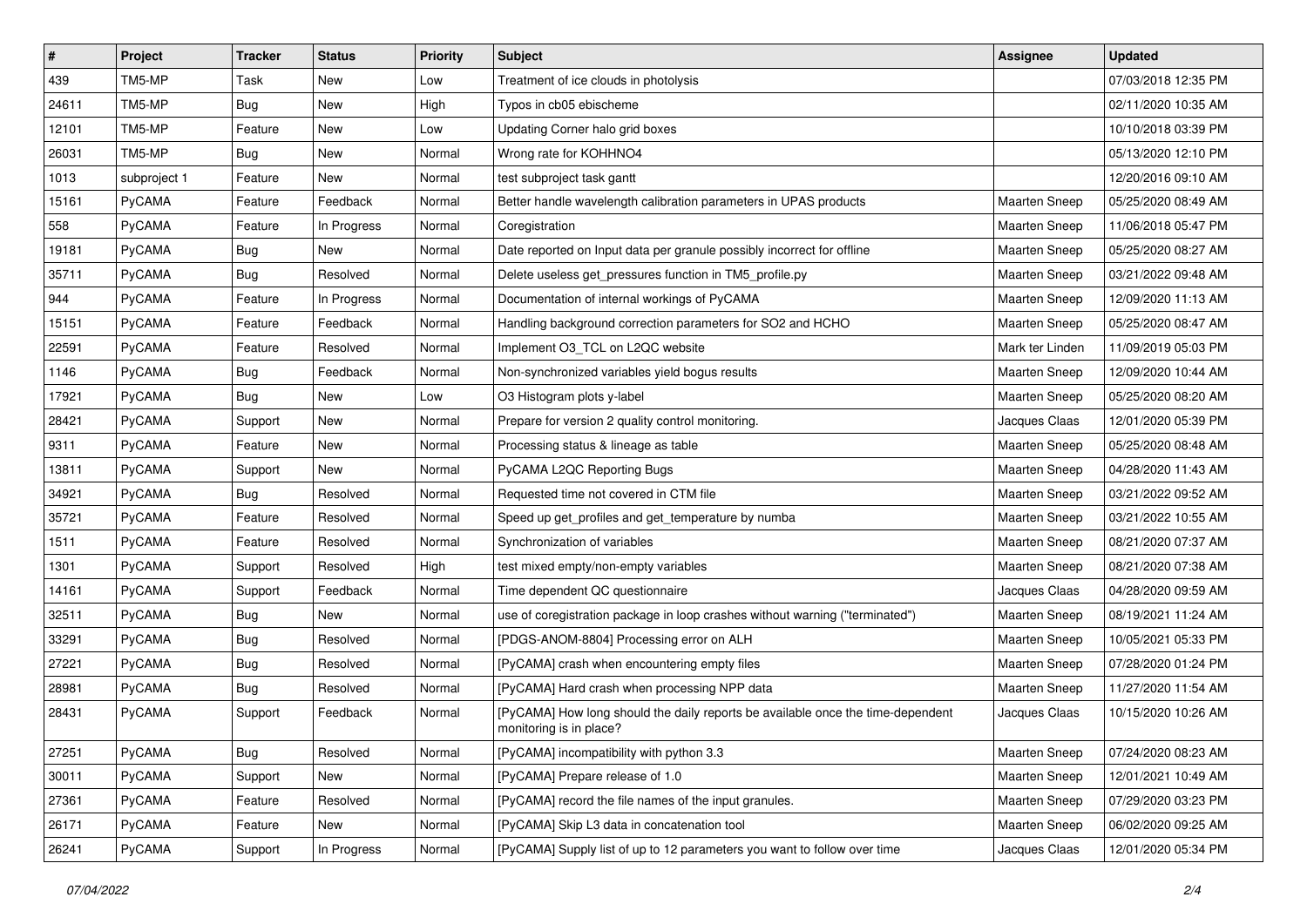| $\vert$ #  | Project       | <b>Tracker</b> | <b>Status</b> | <b>Priority</b> | <b>Subject</b>                                                                                            | Assignee               | <b>Updated</b>      |
|------------|---------------|----------------|---------------|-----------------|-----------------------------------------------------------------------------------------------------------|------------------------|---------------------|
| 26181      | <b>PyCAMA</b> | <b>Bug</b>     | New           | Normal          | [PyCAMA] Time assigned to time-slice                                                                      | <b>Maarten Sneep</b>   | 06/02/2020 09:27 AM |
| 27381      | PyCAMA        | Support        | Resolved      | High            | [PyCAMA] Update configuration file to resolve issue with reports for Cloud                                | <b>PDGS Operations</b> | 09/09/2020 11:06 AM |
| 27841      | <b>PyCAMA</b> | Support        | New           | Normal          | [PyCAMA] update filters for HCHO (possibly others) to exclude data with QA value < 0.5                    | Maarten Sneep          | 10/20/2020 11:43 AM |
| 26231      | PyCAMA        | Support        | New           | Normal          | [PyCAMA] Verify configuration of PyCAMA for daily extractions                                             | Jacques Claas          | 12/01/2020 05:30 PM |
| 350        | impactportal  | Feature        | New           | Normal          | Add a link to go to the basket at the bottom of the data discovery page                                   |                        | 03/19/2015 10:59 AM |
| 210        | impactportal  | <b>Bug</b>     | Resolved      | Normal          | OpenID composer accepts only names from 3 characters or more                                              | Maarten Plieger        | 03/19/2015 09:52 AM |
| 349        | impactportal  | Bug            | Resolved      | High            | WPS for simple indices fails with SAX Exception                                                           |                        | 03/19/2015 09:44 AM |
| 94         | impactportal  | <b>Bug</b>     | New           | Normal          | [Account] Handle OpenID problem                                                                           |                        | 10/10/2013 10:22 AM |
| 86         | impactportal  | Feature        | New           | Normal          | [Account] Keep history of what has been processed                                                         |                        | 10/10/2013 10:22 AM |
| 93         | impactportal  | Feature        | Resolved      | Normal          | [Basket] Add a "Get All" button to retrieve all items at once                                             |                        | 03/19/2015 09:56 AM |
| 91         | impactportal  | Feature        | New           | Normal          | [Basket] Move Basket in menu bar                                                                          |                        | 10/10/2013 10:22 AM |
| 83         | impactportal  | Feature        | Resolved      | Normal          | [Basket]Add 'Remove all' button                                                                           |                        | 03/19/2015 09:58 AM |
| 88         | impactportal  | Feature        | Resolved      | Normal          | [Basket]Create widget for basket access in all portal elements                                            |                        | 03/19/2015 09:56 AM |
| 85         | impactportal  | Feature        | New           | Low             | [Basket]Enable grouping of data in datasets                                                               |                        | 10/10/2013 10:22 AM |
| 84         | impactportal  | Feature        | Resolved      | Normal          | [Basket]Enable sorting on basket                                                                          |                        | 03/19/2015 09:57 AM |
| $77 \,$    | impactportal  | Feature        | New           | Normal          | [Data] Provide ECLISE data in climate4impact                                                              |                        | 10/10/2013 10:22 AM |
| $73\,$     | impactportal  | Support        | Resolved      | Normal          | [ESG Security] No 'view' on data located at other ESG nodes as BADC and DKRZ                              |                        | 07/15/2014 02:10 PM |
| 82         | impactportal  | Feature        | New           | Normal          | [GUI] Improve error messages                                                                              |                        | 10/10/2013 10:22 AM |
| 87         | impactportal  | Feature        | New           | Normal          | [Map & Plot] Enable to select multiple data from basket for plotting and mapping                          |                        | 10/10/2013 10:22 AM |
| 89         | impactportal  | Feature        | New           | Normal          | [Map&Plot]Generic data selection widget                                                                   |                        | 10/10/2013 10:22 AM |
| 158        | impactportal  | <b>Bug</b>     | Resolved      | Normal          | [OPENDAP] Wrong HTTP status code when file is missing: 403 instead of 404.                                | <b>Maarten Plieger</b> | 03/19/2015 09:53 AM |
| 74         | impactportal  | Feature        | New           | Normal          | [Search] Free text search: resolve on server not in browser                                               |                        | 10/10/2013 10:22 AM |
| 76         | impactportal  | Feature        | New           | Low             | [Search] Group search results in folders                                                                  |                        | 10/10/2013 10:22 AM |
| ${\bf 75}$ | impactportal  | Feature        | Resolved      | Normal          | [Search]Move backend to ESGF search                                                                       |                        | 07/15/2014 02:10 PM |
| 92         | impactportal  | Feature        | Resolved      | High            | [Test] Create a test environment to test new versions of climate4impact                                   |                        | 03/19/2015 09:55 AM |
| 81         | impactportal  | Feature        | New           | Normal          | [Transformations] Time series plots WPS for multiple datasets                                             |                        | 10/10/2013 10:22 AM |
| 80         | impactportal  | Feature        | Resolved      | Normal          | [Transformation] CDO indices calculations as WPS service                                                  |                        | 03/19/2015 10:04 AM |
| 90         | impactportal  | Feature        | New           | Normal          | [Use cases] Precoocked data selection widget with use case data                                           |                        | 10/10/2013 10:22 AM |
| 159        | impactportal  | <b>Bug</b>     | Resolved      | Normal          | [WPS] When submitting a WPS job, the XML status document is sometimes not directly<br>available --> Error | <b>Maarten Plieger</b> | 03/19/2015 09:52 AM |
| 1012       | dummy         | Feature        | New           | Normal          | test gantt main project                                                                                   |                        | 12/20/2016 09:09 AM |
| 61         | adagucviewer  | Feature        | New           | Normal          | Custom coordinate systems can not be choosed, only the predefined in the map type are<br>available        |                        | 07/17/2013 12:21 PM |
| 425        | adagucviewer  | <b>Bug</b>     | New           | Normal          | Timeseries graph of rgb layers error                                                                      |                        | 01/06/2016 01:02 PM |